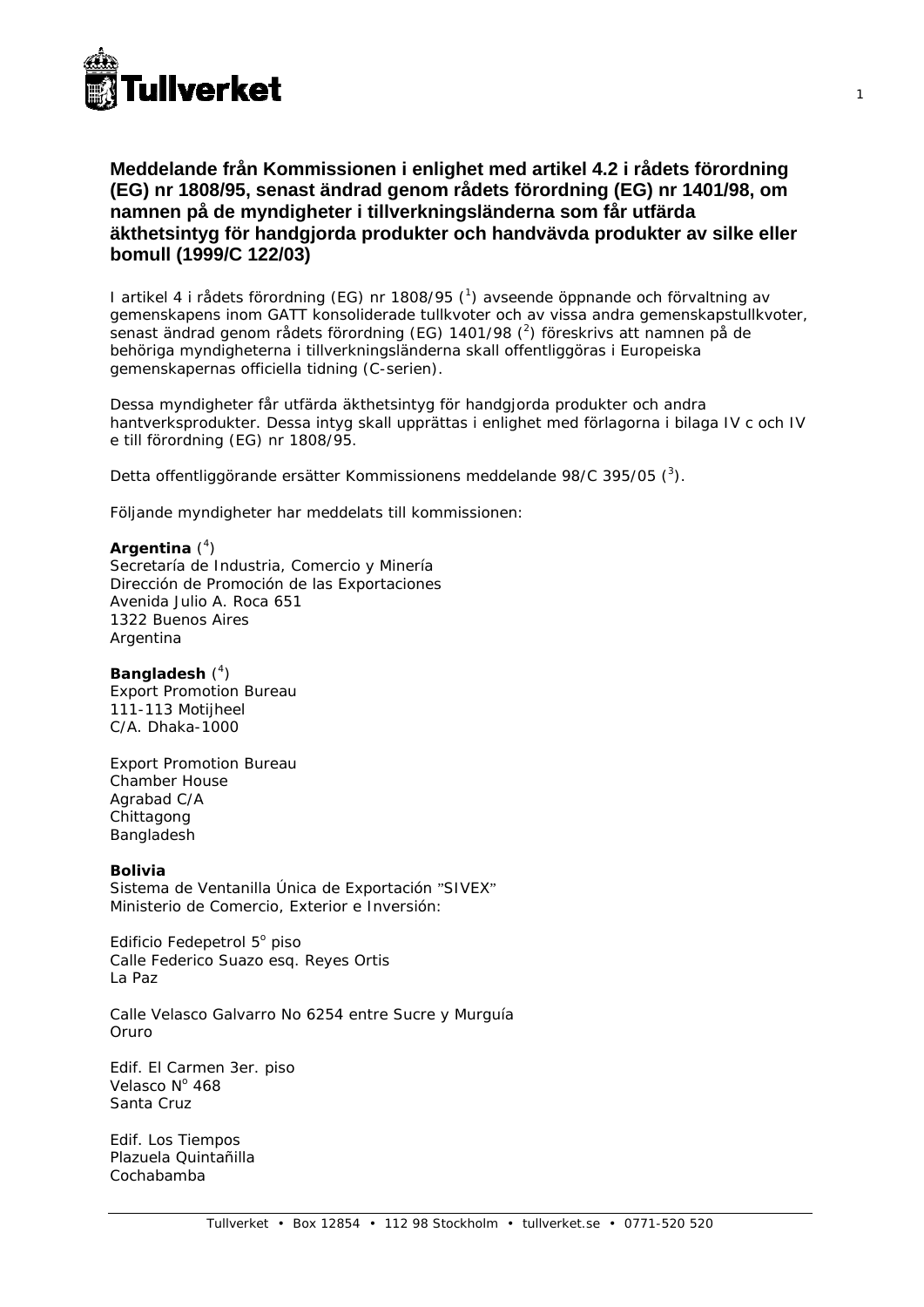A. Vaca Diez Nº 68 Riberalta

Zoframaq Manzano 16, oficina  $N^{\circ}$  4 Puerto Suarez

Edif. Soruco, of.  $N^{\circ}$  8 Juan XXII entre Comercio y Santa Cruz Yacuiba Bolivia

Brasilien (<sup>4</sup>) Confederação das Associações Comerciais do Brasil – CACB Rua da Candelária 9-12° andar - Centro Rio de Janeiro/RJ Brazil – Cep 20091-020

### **Chile**

Servicio de Cooperación Técnica (SERCOTEC) Huérfanos 1117, piso 9 Santiago de Chile

*Regionala direktoraterna:* 

I. Región. Región de Tarapaca Calle Baquedano 1032 Iquique

II. Región de Antofagasta Calle 21 de Mayo 772 Antofagasta

III. Región. Región de Atacama San Román 1298 Copiapo

IV. Región Los Carreras 211 La Serena

V. Región de Valparaíso 3 Poniente 120 Viña del Mar

VI. Región de Bernardo O'Higgins Mujica 0175, esquina Oscar Castro Rancagua

VII. Región del Maule Oficina Provincial Curicó

VIII. Región del Bio-Bio Calle Rengo 460 – piso 4 Concepción

IX. Región de la Araucanía Calle Reuch 440 Temuco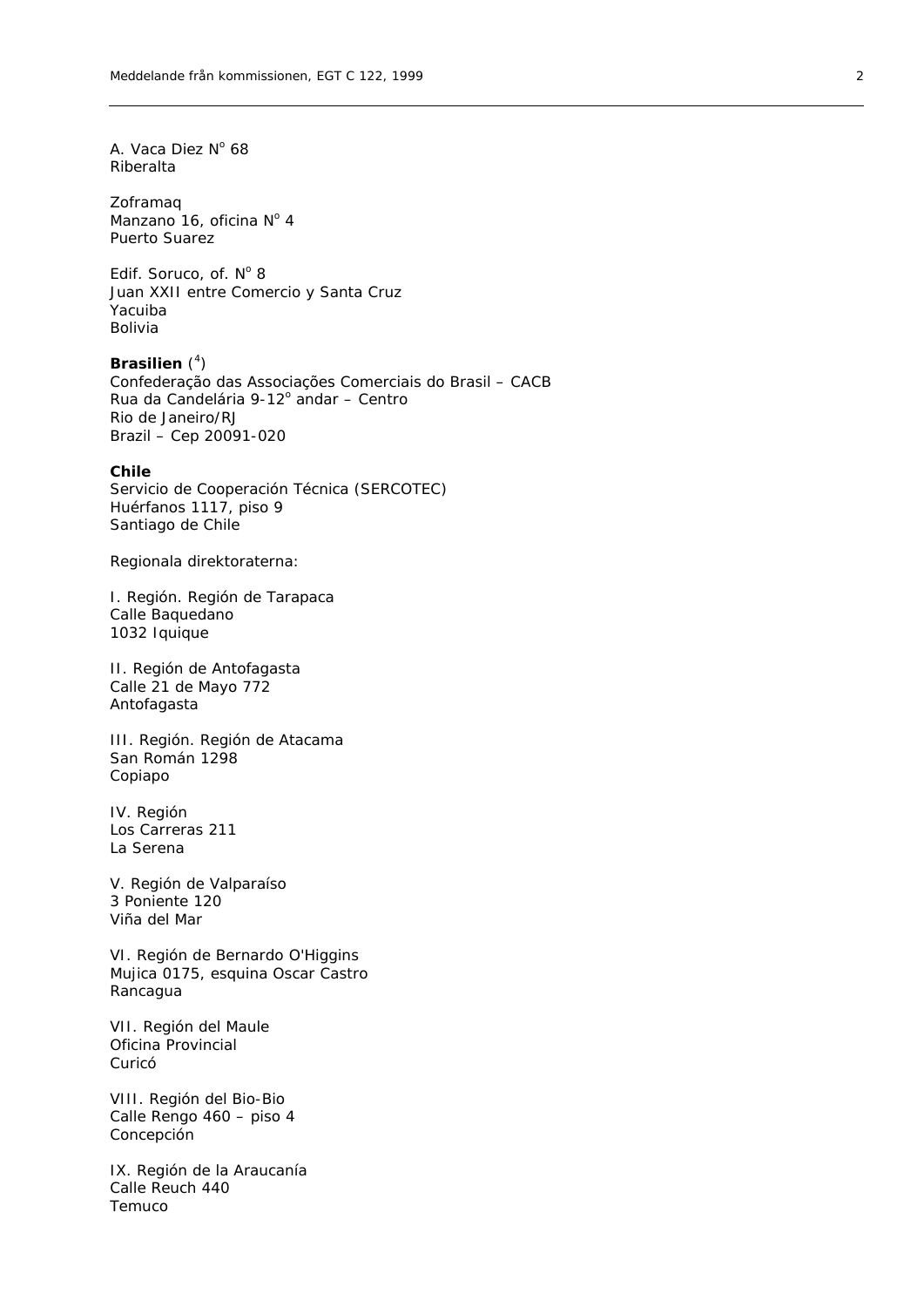X. Región Calle Mackenna 851, piso 6° Osorno

X. Región Calle Talca nº 90, oficina 301 Puerto Montt

XI. Región de Aysen Calle Riquelme 255 Coyhaique

XII. Región de Magallanes y Antártica Chilena Calle Fagnano 518 Punta Arenas Chile

### **Ecuador**

Ministerio de Comercio Exterior, Industrialización y Pesca Avenidas Amazonas y Eloy Alfaro Quito Ecuador

## El Salvador (<sup>4</sup>)

Centro de Trámites de Exportación (Centrex) Banco Central de Reserva de El Salvador Alameda Juan Pablo II y 17 Av. Norte San Salvador El Salvador, C.A.

#### **Filippinerna**

Department of Trade and Industry Cordillera Administrative Region (CAR) Jesnor Bldg. Nr. 4 Carino St., Baguio City

Region I – Ilocos Region Department of Trade and Industry – Region I 4/F Juanita Commercial Bldg., Quezon Avenue San Fernando, La Union

Region II – Cagayan Valley Region Department of Trade and Industry – Region II 4/F Tony Go Bldg. cor Luna & Burgos Sts., Tuguegarao Cagayan

Region III – Central Luzon Department of Trade and Industry – Region III 2/F June Arcade, Teresa Avenue Nepo Mart Complex, Angeles City Pampanga

Region IV – Southern Tagalog Region Department of Trade and Industry – Region IV 4/F Rufino Plaza, 6784 Ayala Avenue, Makati City Metro Manila

Region V – Bicol Region Department of Trade and Industry – Region V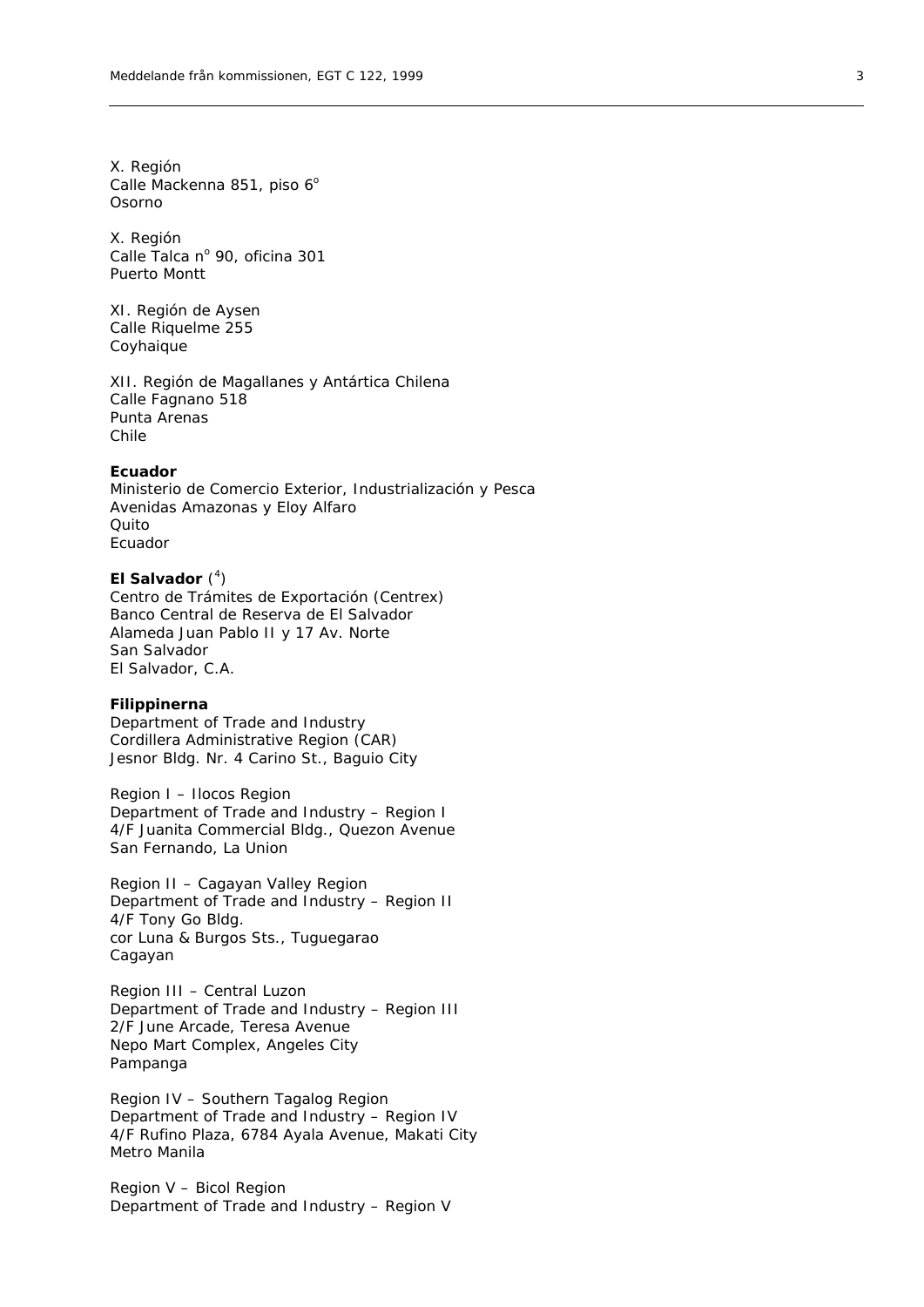Del Rosario Bldg., Rizal St., Legazpi City

Region VI – Western Visayas Department of Trade and Industry – Region VI DTI Bldg., J. M. Basa St. cor Peralta Avenue Iloilo City

Region VII – Central Visayas Department of Trade and Industry – Region VII 2/F Room 204, WDC Bldg., Olmeña Blvd. cor P. Burgos St. Cebu City

Region VIII – Eastern Visayas Department of Trade and Industry – Region VIII Nacida Bldg., Government Center Pawing, Palo, Leyte

Region IX – Western Mindanao Department of Trade and Industry – Region IX Gov. Ramos Avenue, Sta Maria, Zamboanga City Department of Trade and Industry – Region IX Zamboanga Provincial Office 2/F SKT Bldg., Rizal St., Zamboanga City

Region X – Northern Mindanao Department of Trade and Industry – Region X Nacida Bldg., Luna cor Corrales Sts. Cagayan de Oro City

Region XI – Southern Mindanao Department of Trade and Industry – Region XI Mintrade Bldg., cor Monteverde & Sales Sts. Davao City

Department of Trade and Industry – Region XI South Cotabato Provincial Office Vensu Bldg., National Highway General Santos City

Region XII – Central Mindanao Department of Trade and Industry – Region XII 5/F CYM Bldg., Don Rufino Alonzo St., Cotabato City

Department of Trade and Industry – Region XII Lanao del Norte Provincial Office 2/F Villanueva Bldg., Roxas Avenue, Iligan City

Department of Trade and Industry – Region XII Cotabato Provincial Office 2/F Ngo Pian Bldg., National Highway, Kidapawan City

Department of Trade and Industry – Region XII Marawi City Field Office 2/F Tungcaling Blvd., Osmena St., Marawi City

Region XIII – Caraga Department of Trade and Industry – Region XIII 4/F Plaza Corporate Center Jose C. Aquino Avenue, Butuan City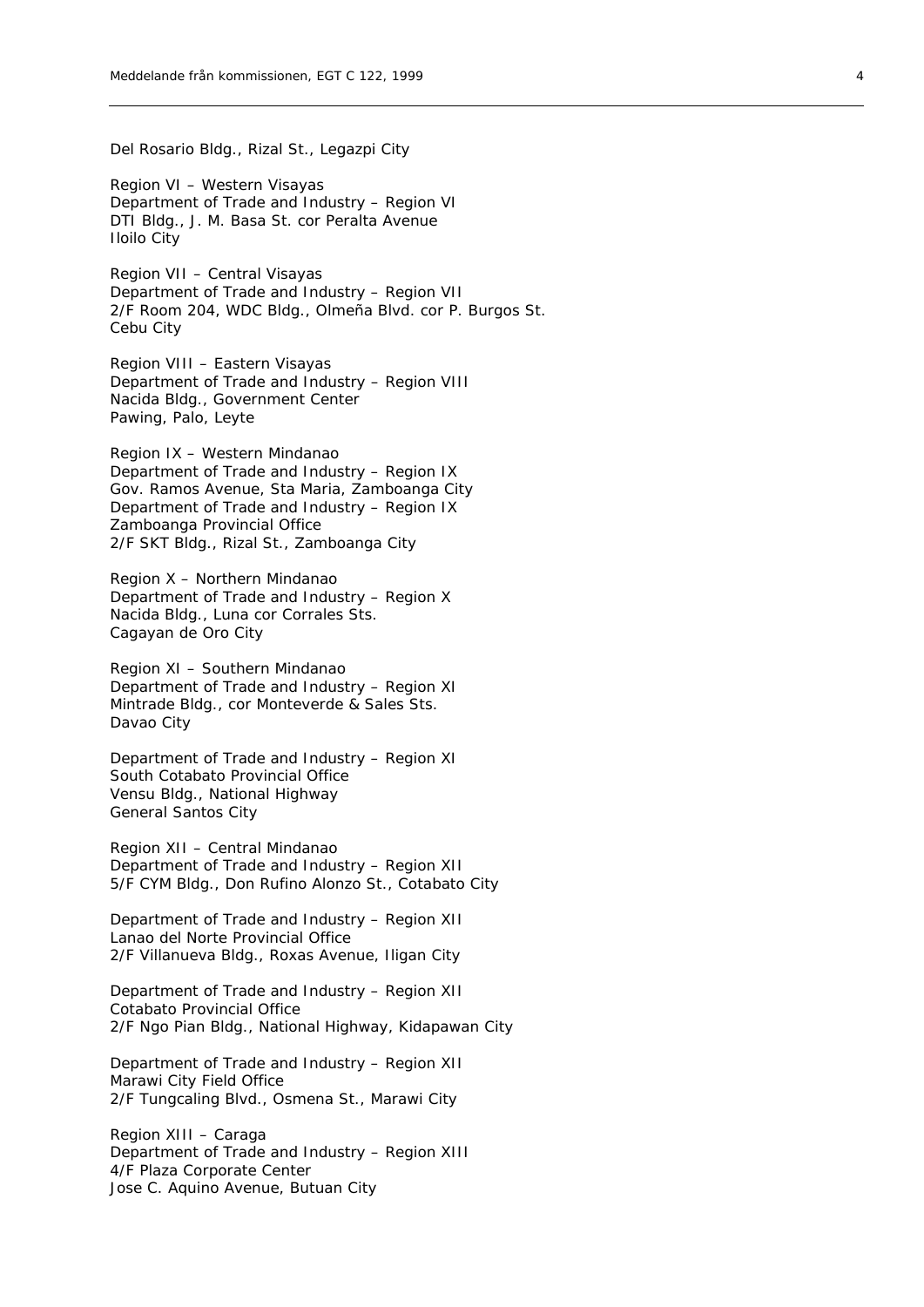Department of Trade and Industry – Region XIII Surigao del Norte Provincial Office cor San Nicolas – Magallanes Sts. Surigao City

Department of Trade and Industry – Region XIII Agusan del Norte Provincial Office 3/F Rudy Tiu Bldg., A. D. Curato St., Butuan

Department of Trade and Industry – Region XIII Agusan del Sur Provincial Office 703 National Highway San Francisco, Agusan del Sur

Department of Trade and Industry – Region XIII Surigao del Sur Provincial Office R. Tan Bldg., Magsaysay St. Tandag, Surigao del Sur Garments and Textile Export Board 3/F New Solid Building 385 Sen. Gil Puyat Avenue, Makati City Metro Manila

Garments and Textile Export Board One-Stop Export Documentation Center Hall 8, CITEM, International Trade Center Roxas Boulevard, Pasay City Metro Manila Philippines

# Guatemala<sup>(4)</sup>

Dirección General de Comercio Exterior (DIGECOMEX) Ministerio de Economía 8 Av. 10-43, Zona 1 Guatemala Guatemala

# **Honduras** ( 4 )

Dirección General de Gestión Empresarial Ministerio de Industria y Comercio Antiguo Local Banco de Londres, 2 nivel, calle peatonal Tegucigalpa, D.C. Honduras C.A.

# **Indien**  $(^4)$

Office of the Development Commissioner (Handicraft) Ministry of Textiles West Block No. 7, R. K. Puram New Delhi

Office of the Development Commissioner West Block No. 8, R. K. Puram New Delhi

Office of the Development Commissioner HM&SEC, 12/2179, Ambala Road **Saharanpur** 

Office of the Development Commissioner Southern Region, Shastri Bhawan 3rd floor, 26, Haddows Road,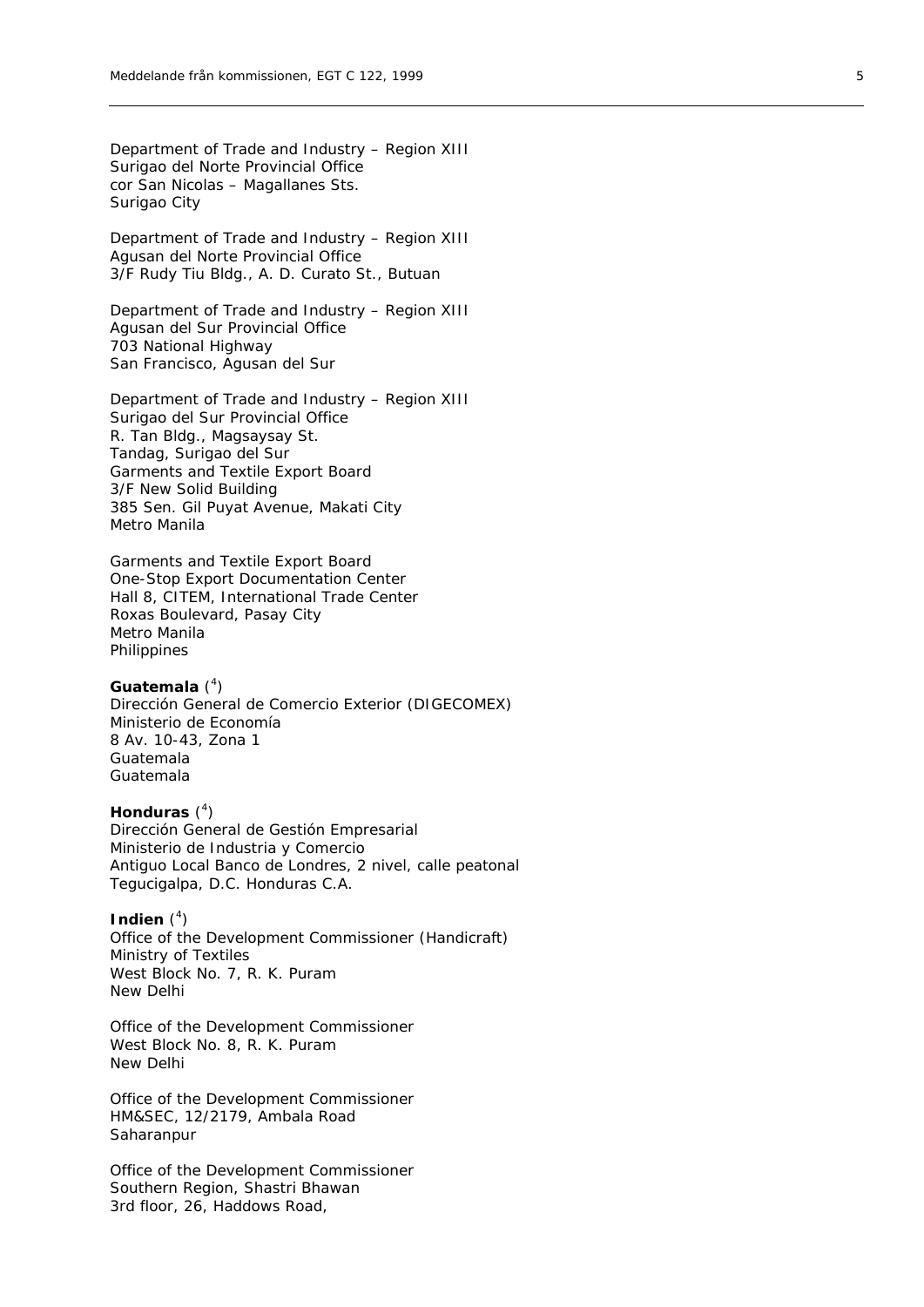### Chennal 600006

Office of the Development Commissioner Government of India, Madras Chennal 600006

Office of the Development Commissioner Ministry of Textiles, Government of India Chennal 600006

Office of the Development Commissioner, RDTDC Development Center (Tech. Wing) 32, Victoria Road Bangalore 560047

RDTDC, Design Wing Bangalore

Office of the Development Commissioner Katatiya Colony, Hanamkonda Warangal

Marketing and Service Extension Center Office of DC (Handicrafts) H.No. 2-2-375, K.V. Layout, Behind LIC Building Tirupathi

Marketing and Service Extension Center Office of DC (Handicrafts), 1st floor TWCCS Building, Rice Bazar Trichur

Office of the Development Commissioner Haroon House, 294, Peri Nariman Street, Fort Mumbai

Office of the Development Commissioner Southern Region, 3rd floor, Block A MSO Building, DF Block, Salt Lake **Calcutta** 

Office of the Development Commissioner, PSICII Sarpanch House, Tonk Fatak Tonk Road Jalpur

Office of the Development Commissioner, H&SEC Parkash Bhawan, Poosite Police Lines Ratanada, Jodhpur Rajasthan

Marketing and Service Extension Center Shahdad House, Chauri Mohalla Bhagat Barzulla, FAC Srinagar (J&K)

Office of the Development Commissioner Samad Villa, Bhagat Barzulla Srinagar (J&K)

Office of the Development Commissioner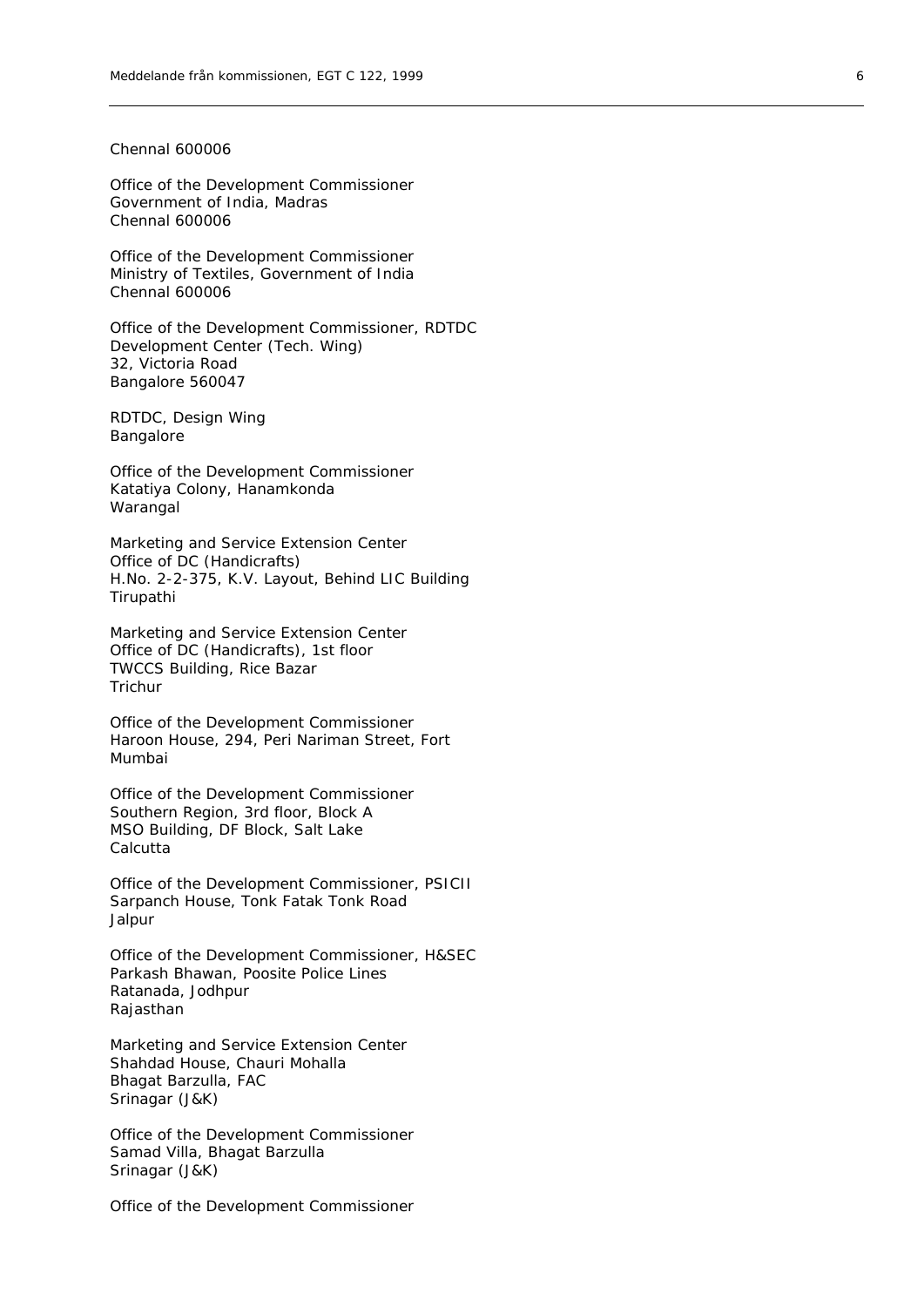Central Region, B. 46/J-Park, Mahanagar Extension Lucknow (U.P.)

Office of the Development Commissioner Carpet Weaving Training Center, B-64/151 A-M-1, Nagar Nigam Colony, Sigra Varanasi

IICT, Chauri Road, Bhadohl

Marketing and Service Extension Center 85/Bye Pass Road New Agra India

Central Silk Board (samtliga regionala kontor i Indien)

Textiles Committee (samtliga regionala kontor i Indien)

Indonesien<sup>(4)</sup> Ministry of Industry and Trade of the Republic of Indonesia (MOIT) Jl. Jend. Gatot Subroto, Kav. 52-53 Jakarta Selatan 12950

Provincial Trade Offices – Ministry of Industry and Trade

District Trade Offices – Ministry of Industry and Trade

PT (Persero) Kawasan Berikat Nusantara (KBN) (Nusantara Bonded Zone): Jakarta-Utara, Bekasi, Bogor, Cikampek, Semarang, Bangil, Mojokerto, Medan, Riau

Industrial Development Authority of Batam Island

*Kontrollkontor*: Departement Perindustrian dan Perdagangan Jalan M. I. Ridwan Rais No. 5 Blok II, Lt IX Jakarta – Pusat 10110 Indonesia

**Iran**  Iranian Chamber of Commerce and Industries and Mines 254, Taleghani Ave Teheran 15814

Iranian Handicrafts Organisation 663 Valie-Asr Square Teheran 15966 Iran

Laos  $(^4)$ Ministère du commerce et du tourisme Département du commerce extérieur Rue de Phonexay Vientiane, RDP Laos

**Malaysia**  Perdabanan Kemajuna Kraftangan Malaysia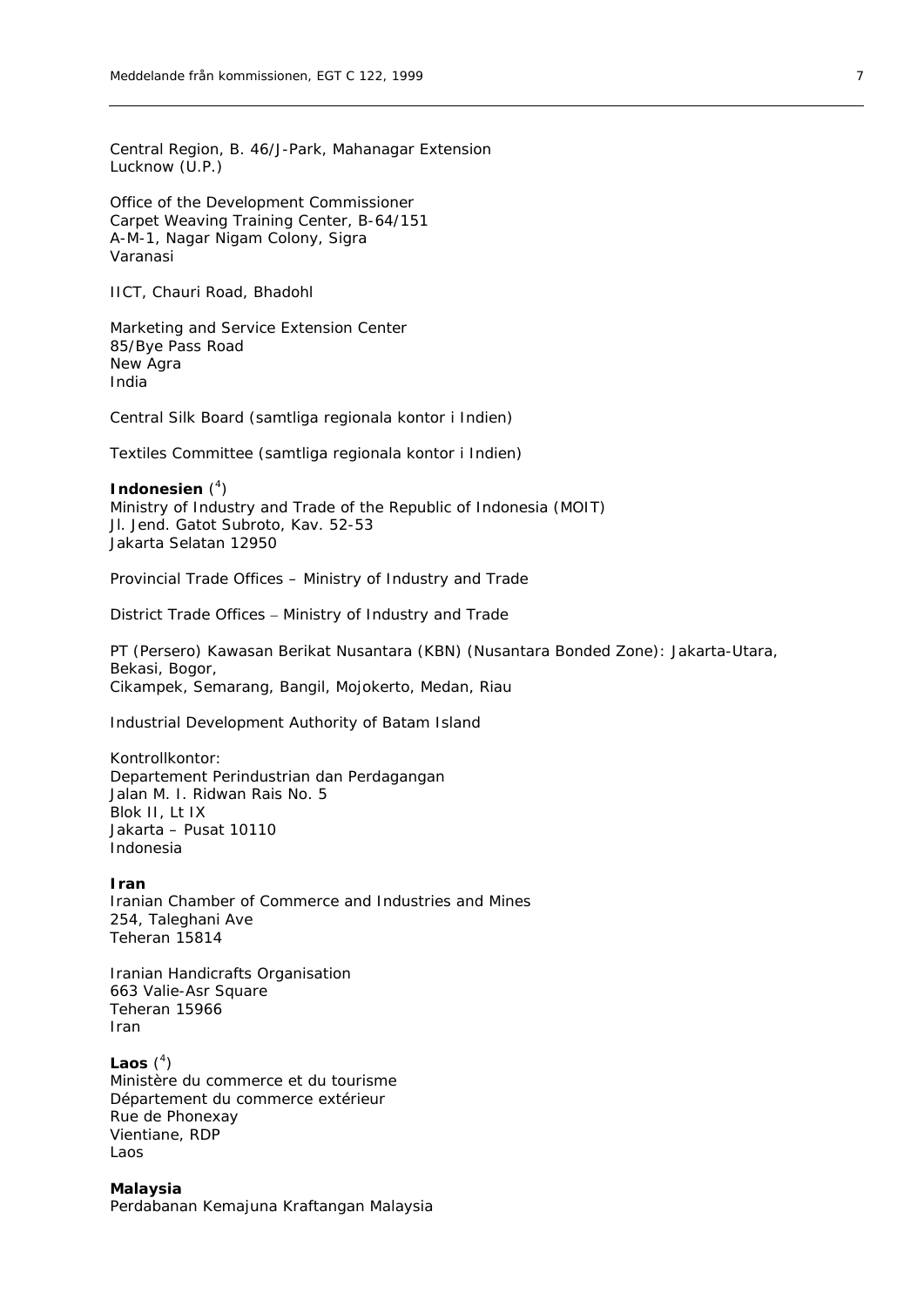(Malaysian Handicraft Development Corporation) No 1 km 20 Jalan Rawang Taman Rekreasi Templer 48000 Rawang Selangor Darul Ehsan Malaysia

#### **Mexiko**

Secretaría de Comercio y Fomento Industrial Dirección General de Servicios al Comercio Exterior Insurgentes Sur 1940 PH Colonia Florida 01030 México, D. F. México

*Förbunds- och underdelegationerna:*  Aguascalientes 20190 av. Tecnológico nº 106, ex-Had. Ojo Caliente entre av. Convención y av. López Mateos Colonia IV Centenario

Mexicali 21000 Palacio Federal Centro Cívico Cuerpo " A ", piso 3 entre calle Pioneros

Tijuana 22320 Ignacio Comonfort nº 15, piso 4, desp. 401-402, Zona Río. entre av. Paseo de los Héroes e Ignacio Comonfort

La Paz 23090 Calle de Acceso al Cicimar Cet del Mar nº 325 entre Instituto del CREE, Carretera al Norte Fracc. Benito Juárez

Campeche 24000 av. 16 de Septiembre s/n planta baja Palacio Federal entre av. 16 de Septiembre y av. Miguel Alemán

Piedras Negras 26000 Calle Zaragoza Sur nº 407 entre Minas y Dr. Coss. Colonia Centro

Saltillo 25270 av. Mariano Abasolo Norte nº 3565 Cerca blvd. Nazario Ortiz Garza Fracc. ampl. Alpes

Torreón 27100 blvd. Independencia nº 2029 Oeste entre Washington y Río de Janeiro Colonia Nuevo San Isidro

Colima 28800 Calz. Pedro Galván sur nº 225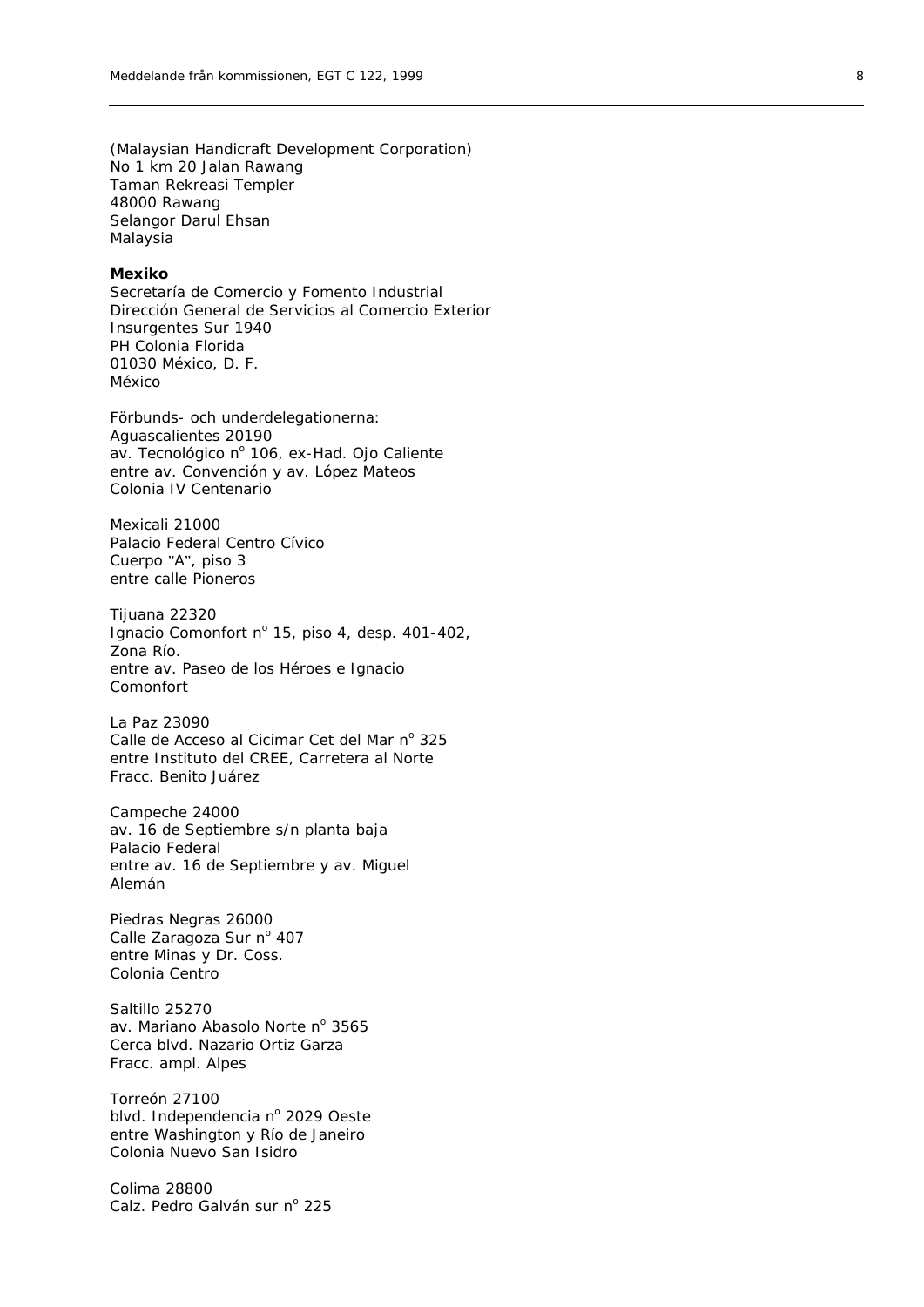entre Nicolás Bravo y Díaz Mirón 4.5.1999 SV Europeiska gemenskapernas officiella tidning C 122/9

Tapachula 30740 av. Rialfer s/n y blvd. Díaz Ordaz entre 17 Oriente prolongación

Tuxtla Gutiérrez 29000 Palacio Federal, piso 3 entre 1A Norte y 1A Oeste Colonia Centro

Chihuahua 31000 Calle 18 de Marzo nº 3107, edif. Plaza Chihuahua, 20 piso, entre av. Colón y Calle 31 Colonia Centro

Ciudad Juárez 32340 av. de la Raza nº 4519 entre av. Adolfo de la Huerta y Anastasio Bustamante Fracc. del Colegio

Oficina de Servicios (Metropolitana) 02760 Toxtli nº 253 Fracc. Industrial San Antonio Deleg. Azcapotzalco Distrito Federal

Durango 34070 Anillo de Circunvalación nº 99 Edif. Plaza Guadiana entre av. Normal y blvd. Armando del Castillo

Gómez Palacio 35070 Calz. Lázaro Cárdenas nº 540, loc. "C" y "D" Parque Industrial Lagunero

Guanajuato 38250 Pozo de la Pena nº 12 Colonia Marfil

León 37150 Prol. Blvd. Campestre nº 1519, piso 3 entre López Sanabria y av. de las Torres Colonia Valle del Campestre

Acapulco 39850 av. Costera Miguel Alemán nº 541 Costa Azul a una cuadra de la gta. Costa Azul

Chilpancingo 38000 Juan Ruiz de Alarcón nº 21 entre Colón y Pedro Ascencio Colonia Centro

Pachuca 42000 Ignacio Allende nº 603, 2º y 3º pisos entre Matamoros y Orizaba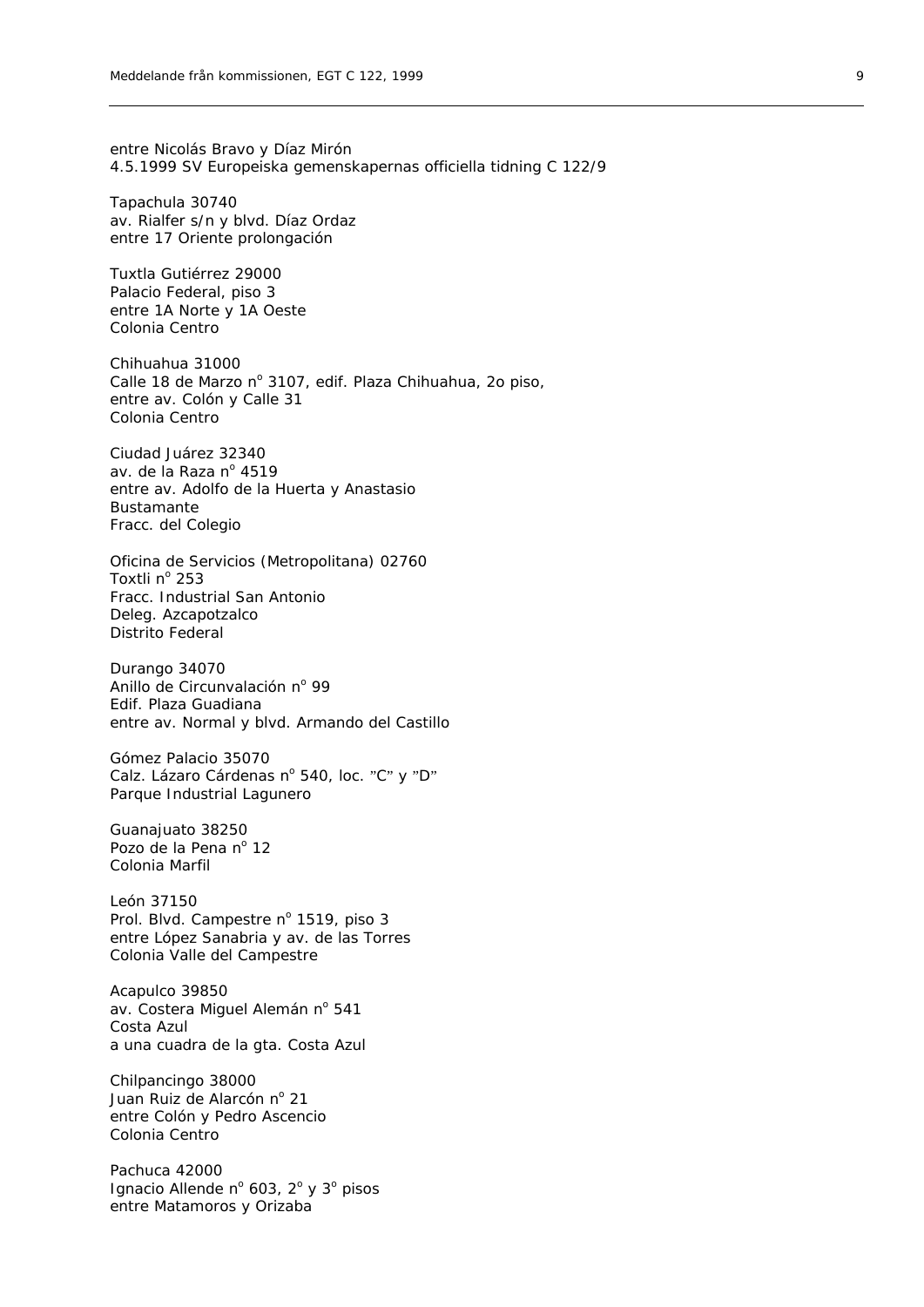### Colonia Centro

Guadalajara 44500 Circunvalación Agustín Yáñez nº 2575 Colonia Argos Vallarta Sur

Toluca 50130 paseo Tollocán nº 504 pte. entre paseo Colón y Jesús garranza Colonia Universidad

Morelia 58260 Agustín Melgar nº 214 entre Lázaro Cárdenas y Ventura Puente Colonia Chapultepec Norte

Cuernavaca 62350 Mar de Cortés s/n Unidad Habit. Teopanzolco entre avenida Plan de Ayala y Río Mayo Colonia Teopanzolco

Tepic 63157 av. del Parque nº 15 Fracc. Ciudad del Valle

Monterrey 84000 av. Fundidora 501 edif. Cintermex, planta baja, local 87 y 88 entre Fundidora y Adolfo Prieto Colonia Obrera

Oaxaca 68050 1<sup>ª</sup> Priv. de Emiliano Zapata no 108 entre Emiliano Zapata y Emilio Carranza Colonia Reforma

Salina Cruz 70650 av. Ferrocarril nº 54 junto a Edificio Tigre Colonia Morelos

Puebla 72530 Calle  $2$  Sur n° 3910 entre Oriente 39 y Oriente 41 Colonia del Carmen Huexotitla

Querétaro 76040 Wenceslao de la Barquera nº 13 entre Pasteur y Corregidora Colonia Villas del Sur

Chetumal 77000 av. Héroes nº 21 "A", piso 2 Edif. Plaza Caracol entre Lázaro Cárdenas y Chapultepec

San Luis Potosí 78230 av. Venustiano Carranza nº 2055 esquina con Valentín Gama Colonia Centro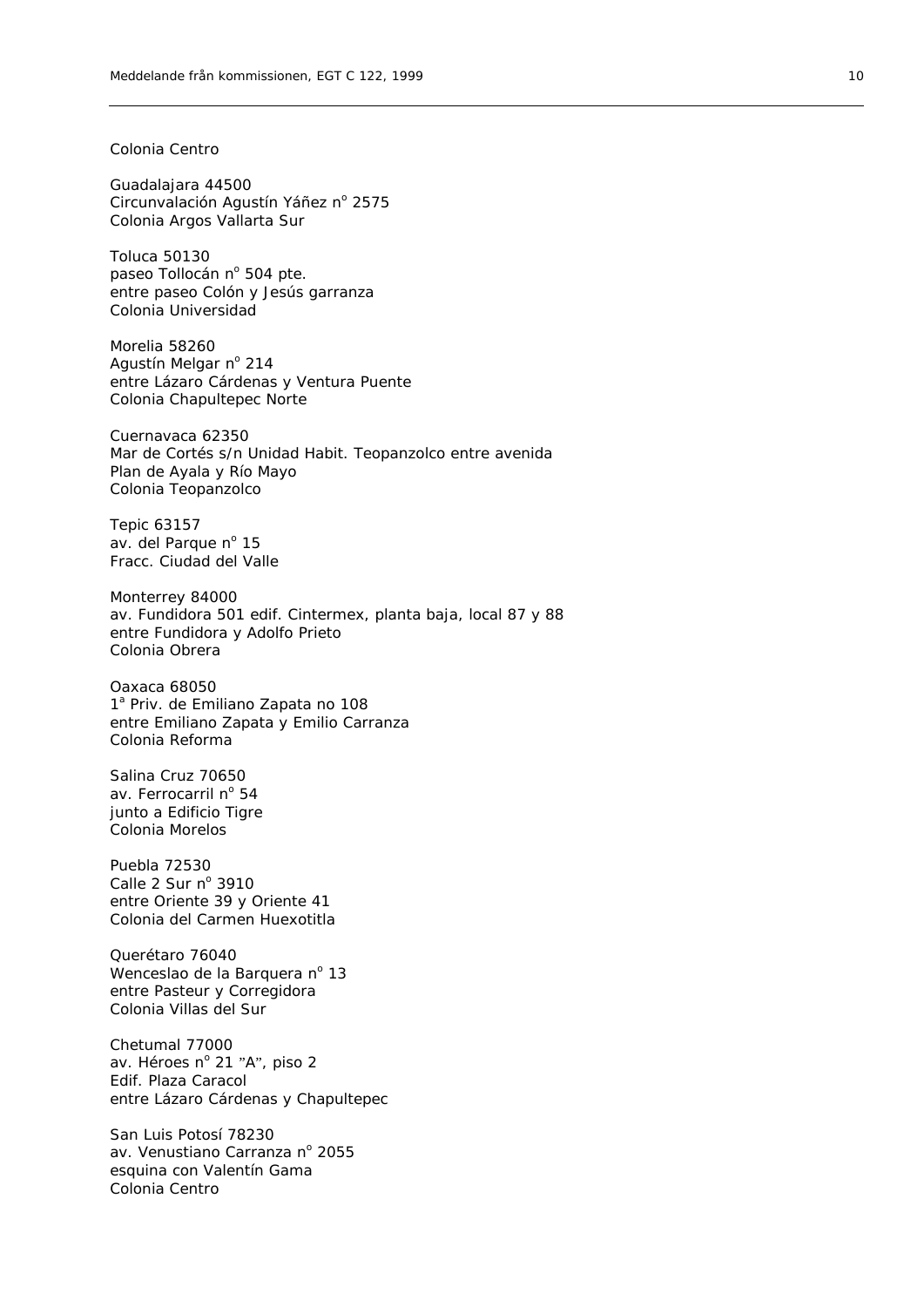Culiacán 80000 blvd. Benito Juárez nº 58, pte., piso 2 entre Carrasco y Obregón Colonia Centro

Hermosillo 83200 Periférico, pte., nº 310-A, Edif. Ocotillo entre av. L. Donaldo Colosio y blvd. Hidalgo Colonia Las Quintas

Ciudad Obregón 85110 Otancahuí nº 1692 esq. Nainarí

Nogales 84000 Magdalena nº 12 entre av. Tecnológico y av. Hermosillo Colonia Las Granjas

San Luis Río Colorado 83400 Calle Tercera Centro entre Calle Callejón Carranza y av. Carranza

Villahermosa 88050 av. Paeso Tabasco nº 1129 entre av. Gregorio Méndez y Ruiz Cortínez Colonia Rovirosa

Ciudad Victoria 87020 12 blvd. A. López Mateos nº 601 esq. Matías S. Canales Colonia Valle de Aguayo

Matamoros 87360 Honduras nº 600, Edificio Altos entre Lauro Villar y Santos Degollado Colonia Modelo

Nuevo Laredo 88000 av. Guerrero nº 2902 entre Coahuila y Chihuahua Colonia Centro

Reynosa 88890 blvd. Morelos nº 990, piso 2 entre Tuxpán y Vallarta Colonia San Ricardo

Tampico 89210 av. Hidalgo 5004, Norte, piso 1 esq. Río Sabinas Colonia Sierra Morena

Tlaxcala 90000 Porfirio Díaz nº 20, esq. con Guerrero Colonia Centro

Coatzacoalcos 96400 Ignacio Zaragoza nº 106 entre Colegio Military y Corregidora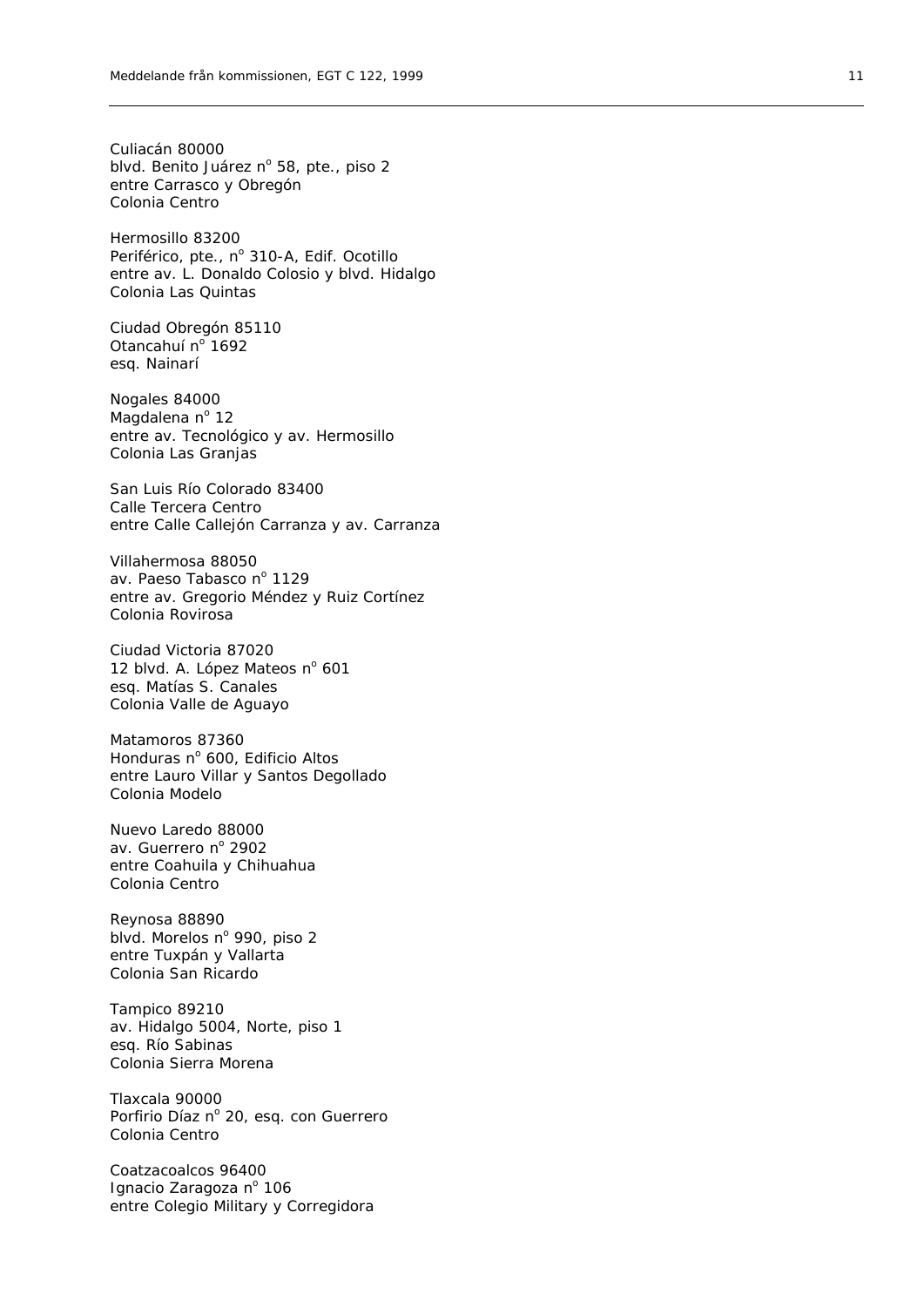### Colonia Centro

Jalapa 91000 Betancourt nº 10 entre Úrsulo Galván y av. M. Ávila Camacho Colonia Centro

Poza Rica 93260 8 Norte nº 15,  $2^{\circ}$  y  $3^{\circ}$  pisos entre Cuarta y Sexta Oriente Colonia Obrera

Veracruz 91700 Adolfo Ruiz Cortínez nº 3497 Colonia Boca del Rio

Mérida 97000 av. Colón nº 501 C, desp. 301 Edif. Plaza Colón entre Calles 60 y 62

Zacatecas 98600 Arquitectos nº 103 entre blvd. López Portillo y av. México Colonia Dependencias Federales Guadalupe, Zac.

### Pakistan (<sup>4</sup>)

Export Promotion Bureau Government of Pakistan PO Box No 1293 5th Floor, Block A Finance & Trade Centre Shahrah-e-Faisal Karachi 75200 Pakistan

*Regionala kontor till "Export Promotion Bureau Government of Pakistan":*  26-D, West Kashmir Plaza Blue Area Islamabad

62, Garden Block Garden Town Lahore

Plot No 24, Phase-V Hayatabad Peshawar

Gulistan Colony No 2 Public Building, Area Sheikhupura Road Faisalabad

Opp. Session Court Building Shahrah-e-Iqbal **Quetta** 

*Regionala filialerna:*  18/A, Govt. Officer's Residence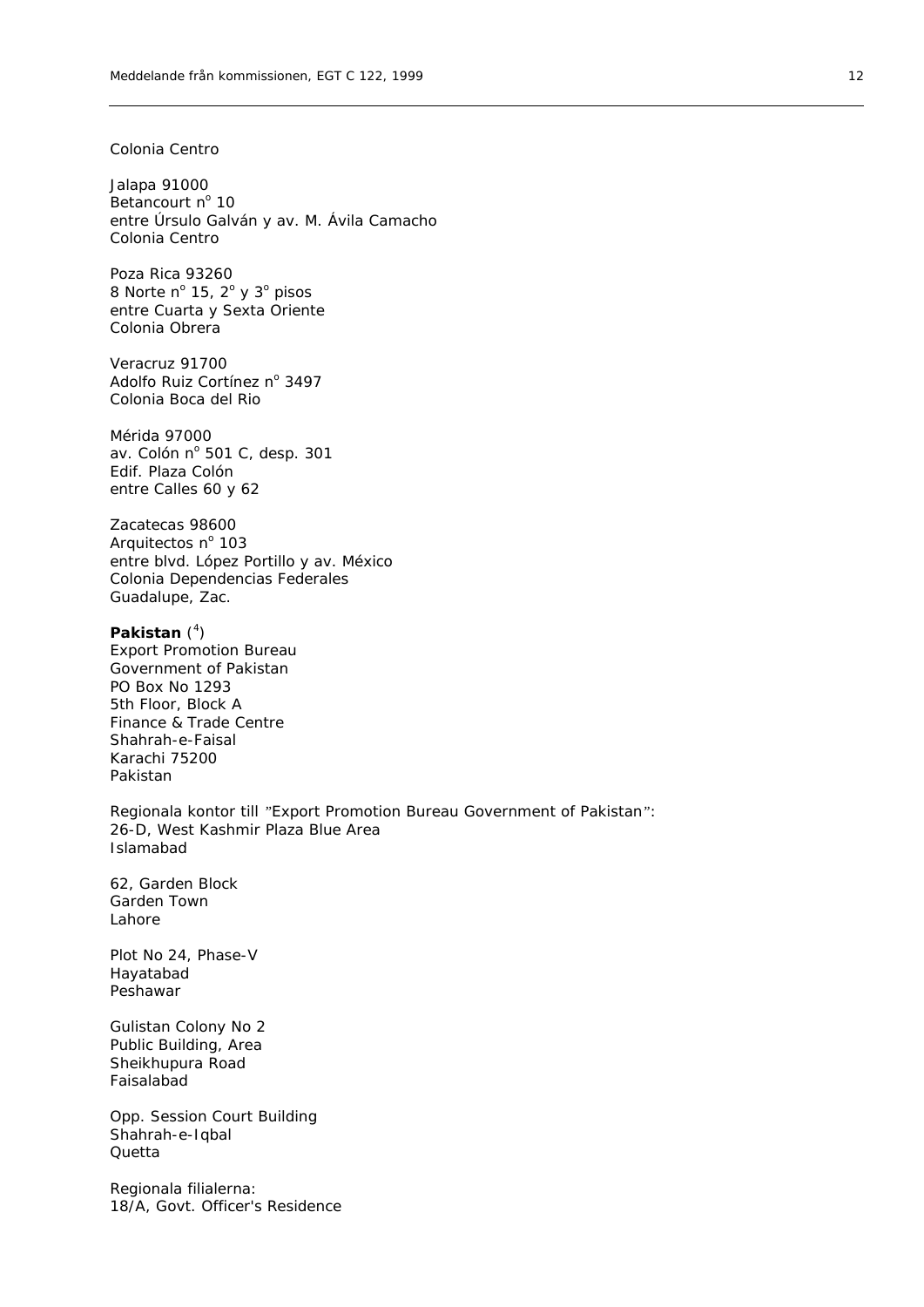Colony (GOR) Hyderabad

Paris Road, Sialkot

120/1-D, Satellite Town Gujranwala

26, Businessmen Colony Rahim Yar Khan

100-c, Satellite Town Sargodha

79-A, Gulgashi Colony Multan Cannt. Mubarak Plaza, Main Mansehra Road Abbottabad

6-11, Kennedy Market Larkana Gul Kada Saidu Sharif Mingora Swat

63-F-1 Mirpur Azad Kashmir. Export Processing Zones Authority (EPZA) Ministry of Industries Karachi Pakistan

# **Panama**

Viceministerio de Comercio Exterior Vía Ricardo J. Alfaro Edison Plaza, tercer piso Panama Panama

#### **Paraguay**

Ministerio de Industria y Comercio España No 323 C/Estados Unidos Asunción

Unión Industrial Paraguaya Cerro Corá No 1038 C/Estados Unidos Asunción

Camara y Bolsa de Comercio Estrella 540/550 Asunción

Federación Paraguaya de Madereros – FEPAMA Ayolas 177 Edificio Mercurio, 4to piso, ofc. 406-407 Asunción

Camara Algodonera del Paraguay – Cadelpa J. E. Estigarribia Nto 4744